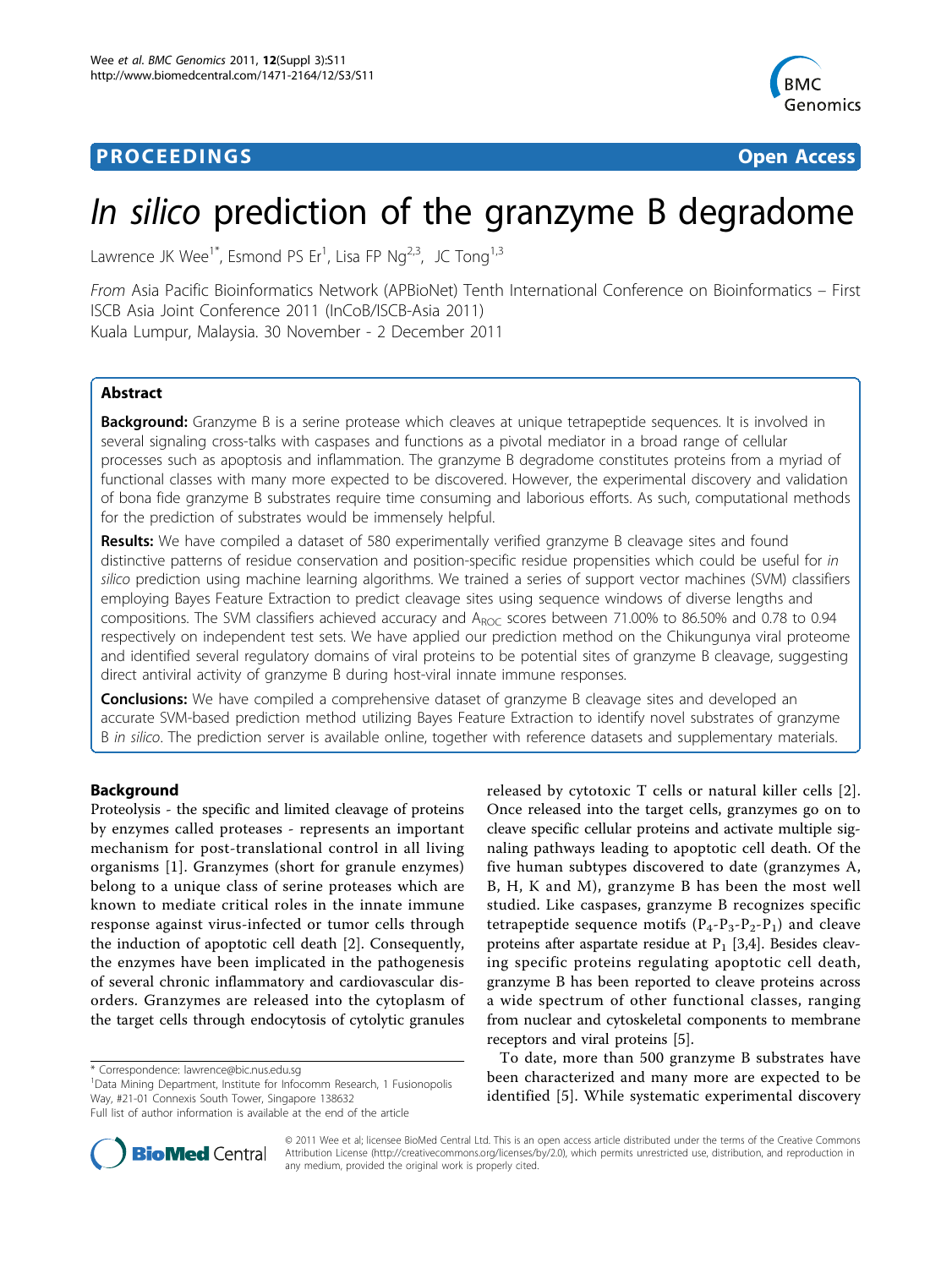and validation of bona fide substrates are necessary for elucidating the granzyme B degradome, many of the processes are often time consuming and laborious. For these reasons, computational prediction of substrates could be immensely helpful in generating initial hypotheses and experimental leads. While a wide range of computational methods have been applied for substrate prediction of related proteases such as caspases [\[6](#page-6-0),[7](#page-6-0)], only a limited number are available for prediction of granzyme B substrates. PeptideCutter [\[8\]](#page-6-0) is a general protease substrates cleavage prediction server which predicts for potential granyzme B cleavage sites using preferential tetrapeptide cleavage  $(P_4-P_3-P_2-P_1)$  specificities derived from *in vitro* combinatorial library studies by Thornberry et al. [\[4](#page-6-0)]. Backes et al. developed the GraB-Cas software which extended the use of the in vitro specificities by incorporating position-specific scoring matrices and accounting for conserved residues at  $P_1'$ and  $P_2'$  positions [[9\]](#page-6-0). More recently, Barkan et al. advanced the field through the application of the support vector machines (SVM) method on a set of experimentally verified cleavage sites using both sequence and structural features [\[10](#page-6-0)].

In this paper, we have compiled a dataset of 580 experimentally verified granzyme B cleavage sites and found distinctive patterns of residue conservation and position-specific residue propensities which could be useful for in silico prediction using machine learning algorithms. We trained a series of SVM classifiers employing Bayes Feature Extraction to predict cleavage sites using sequence windows of diverse lengths and compositions. The SVM classifiers achieved accuracy and  $A_{\text{ROC}}$  scores between 71.00% to 86.50% and 0.78 to 0.94 respectively on independent test sets. We applied our prediction method on the Chikungunya viral proteome and identified several regulatory domains of viral proteins to be potential sites of granzyme B cleavage, suggesting direct antiviral activity of granzyme B during host-viral innate immune responses. A web server, together with reference datasets and supplementary materials, can be accessed at [http://www.casbase.org/](http://www.casbase.org/grasvm/index.html) [grasvm/index.html.](http://www.casbase.org/grasvm/index.html)

# Results and discussion

# Sequence analysis of granzyme B cleavage sites

Using peptide combinatorial libraries, Thornberry and co-workers had previously identified the presence of distinctive sequence specificities governing protein cleavage of both caspase and granzyme B substrates [\[4\]](#page-6-0). In particular, specific tetrapeptide sequences upstream of the cleavage site  $(P_4-P_3-P_2-P_1)$  of granzyme B targets serve as recognition sites for protein cleavage. The tetrapeptide "IEPD" was identified as the optimal tetrapetide cleavage sequence in vitro. However, emerging data on

granzyme B substrates suggest that the in vivo cleavage specificities are far more diverse, with numerous substrates possessing cleavage specificities extending beyond the tetrapeptide sequence [\[5,10](#page-6-0)].

We compiled a comprehensive dataset of 580 unique granzyme B cleavage sites extracted from experimentally verified substrates as reported in literature. Data was extracted from the substrates list compiled in Barkan et al. [[10\]](#page-6-0), as well as the proteomic studies by Van Damme et al. [[5\]](#page-6-0). In addition to the  $P_4P_1$  cleavage site sequences, segments of different lengths and compositions centered on the  $P_1$  position were selected. In all, eight groups of sequences were obtained -  $P_2P_2$ ,  $P_4P_1$ , '  $P_4P_2$ ,  $P_4P_4$ ,  $P_6P_6$ ,  $P_8P_8$ ,  $P_{10}P_{10}$  and  $P_{14}P_{10}$ . We further ' ' ' extracted an equal number of "non-cleavage" sites by randomly selecting non-annotated tetrapeptide sequences (and other corresponding sequence segments) on the substrates. On the  $P_{10}P_{10}'$  dataset, we computed  $P<sub>x</sub>$  (or relative position-specific residue propensity) of each amino acid at the different residue positions along the 20-mer sequence.  $P_x$  was computed as the ratio of the frequency of occurrence of a particular residue in the cleavage site sequences over the same residue in the non-cleavage site sequences at the particular position.

As shown in Table 1, measurements of average  $P_x$  in the  $P_{10}P_{10}$ ' sequences indicate an unusually high enrichment for the negatively charged amino acids Asp and

Table 1 Average  $P_x$  of amino acids: Average  $P_x$  of each amino acid was calculated by averaging the  $P_x$  values of the particular amino acid across all residue positions within the 20-mer sequence window  $(P_{10}P_{10})$ 

| Amino acid               | Average P <sub>x</sub> |
|--------------------------|------------------------|
| Α                        | 1.14                   |
| C                        | 0.72                   |
| D                        | 1.98                   |
| Ε                        | 1.46                   |
| F                        | 0.80                   |
| G                        | 1.02                   |
| Н                        | 0.48                   |
| $\overline{\phantom{a}}$ | 1.05                   |
| Κ                        | 0.69                   |
| L                        | 0.88                   |
| M                        | 1.10                   |
| $\mathsf{N}$             | 0.86                   |
| $\mathsf{P}$             | 0.93                   |
| Q                        | 0.96                   |
| R                        | 0.66                   |
| S                        | 1.07                   |
| T                        | 0.96                   |
| V                        | 1.08                   |
| W                        | 0.46                   |
| Υ                        | 0.80                   |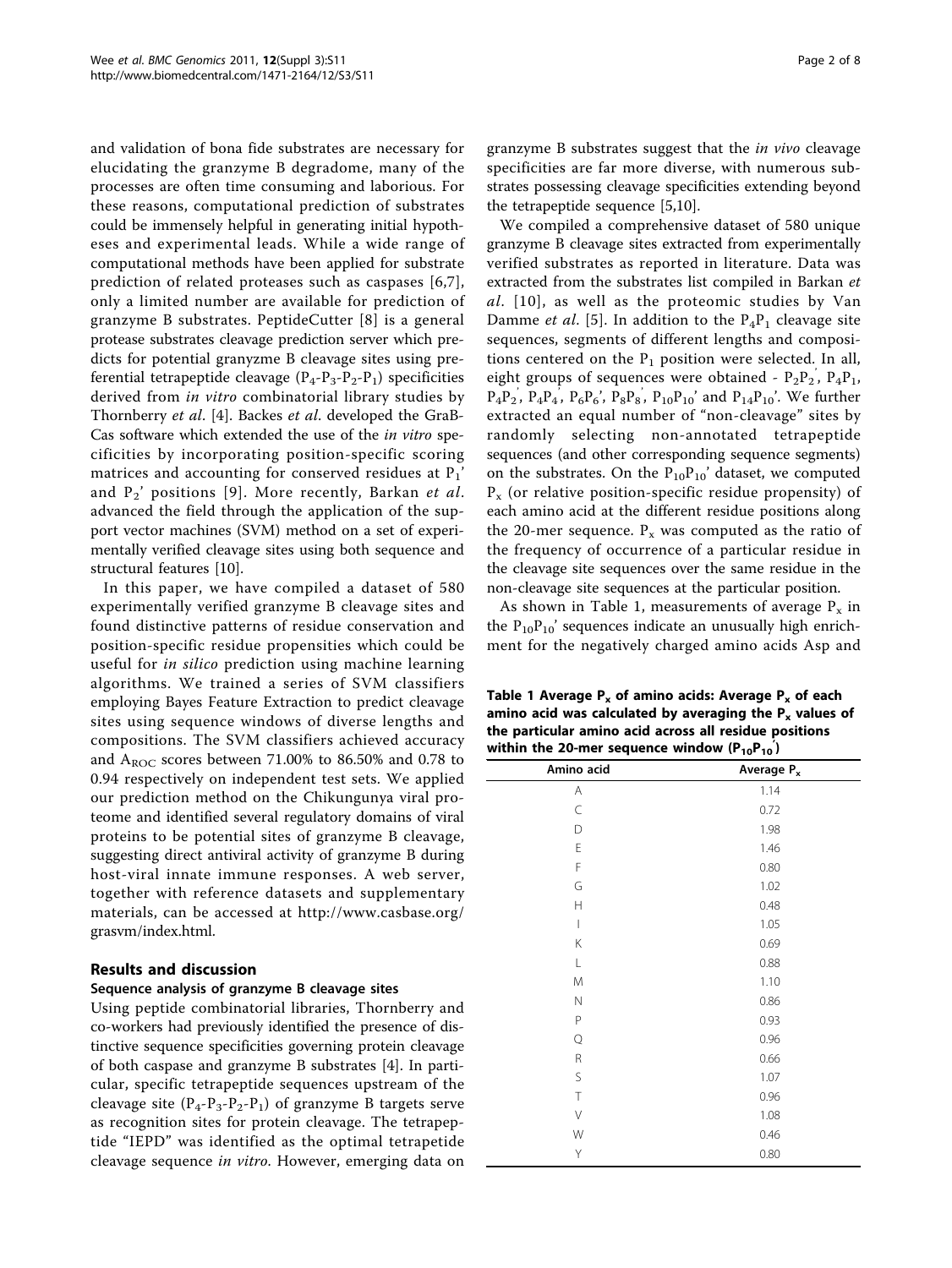Glu with average  $P_x$  scores of 1.98 and 1.46 respectively. Conversely, there are significantly lower propensities for the positively charged amino acids (His, Lys and Arg all possess average  $P_x$  of less than 0.70). In addition, the large hydrophobic residue Trp is also weakly represented among the cleavage site sequences, with average  $P_x$  of 0.46. To further quantify position-specific residue propensities, we plotted a sequence logo using the  $P_{10}P_{10}$ ' sequences and constructed a heatmap of  $P_x$ scores from the same dataset (as shown in Figures 1 and 2 respectively). At  $P_1$  position, Asp is expectedly the most conserved residue, with notable presence of Glu, Asn and Ser as alternatives. Interestingly, Pro and Cys residues are more conserved in the cleavage sites compared to the non-cleavage sites at  $P_2$  position, while  $P_3$ is dominated by the acidic residues Asp and Glu. The P4 position showed significant propensities for the branched-chain amino acids Leu, Ile and Val. Remarkably, the most prominent feature distinguishing cleavage site sequences from non-cleavage site sequences appear to be the extended stretches of acidic residues (Asp and Glu) upstream and downstream of the cleavage site. Downstream of the cleavage site, it is further observed that small amino acids such as Gly, Ser, Ala and Leu are highly enriched at  $P_1$  and  $P_2.$  These results indicate that ' ' cleavage sites of granzyme B substrates and the flanking upstream and downstream sequences have unique position-specific residue propensities. These composite signatures could be incorporated into machine learning algorithms for the development of accurate computational prediction models.

# SVM prediction of granzyme B cleavage sites

To account for these unique signatures of residue conservation and position-specific propensities for in silico prediction, we developed SVM prediction models





incorporating the Bayes Feature Extraction (BFE) approach as described in Shao et  $al[11]$ . Vector representation using the BFE approach was shown to significantly improve performance in several biocomputational problems - such as the prediction of protein methylation sites [[11\]](#page-6-0), caspase cleavage [\[12](#page-6-0)] and linear B-cell epitopes [[13\]](#page-7-0) - over simple binary encoding schemes. In BFE, feature vectors encoded in a bi-profile manner comprising of positive position-specific and negative position-specific profiles. These profiles were generated by accounting for the frequency of occurrence of each amino acid at each position of the sequences in the positives pool (cleavage site sequences) and negatives pool (non-cleavage site sequences) respectively. Here, we trained a series of SVM classifiers on sequence windows of diverse lengths and compositions  $(P_2P_2)$ ,  $P_4P_1$ ,  $P_4P_2$ ,  $P_4P_4$ ,  $P_6P_6$ ,  $P_8P_8$ ,  $P_{10}P_{10}$  and  $P_{14}P_{10}$ ) using simple binary encoding and BFE schemes (details in Materials and Methods). Datasets were segmented into training and independent test sets comprising of 480 positives/480 negatives and 100 positives/100 negatives respectively. Using the RBF kernel, 10-fold cross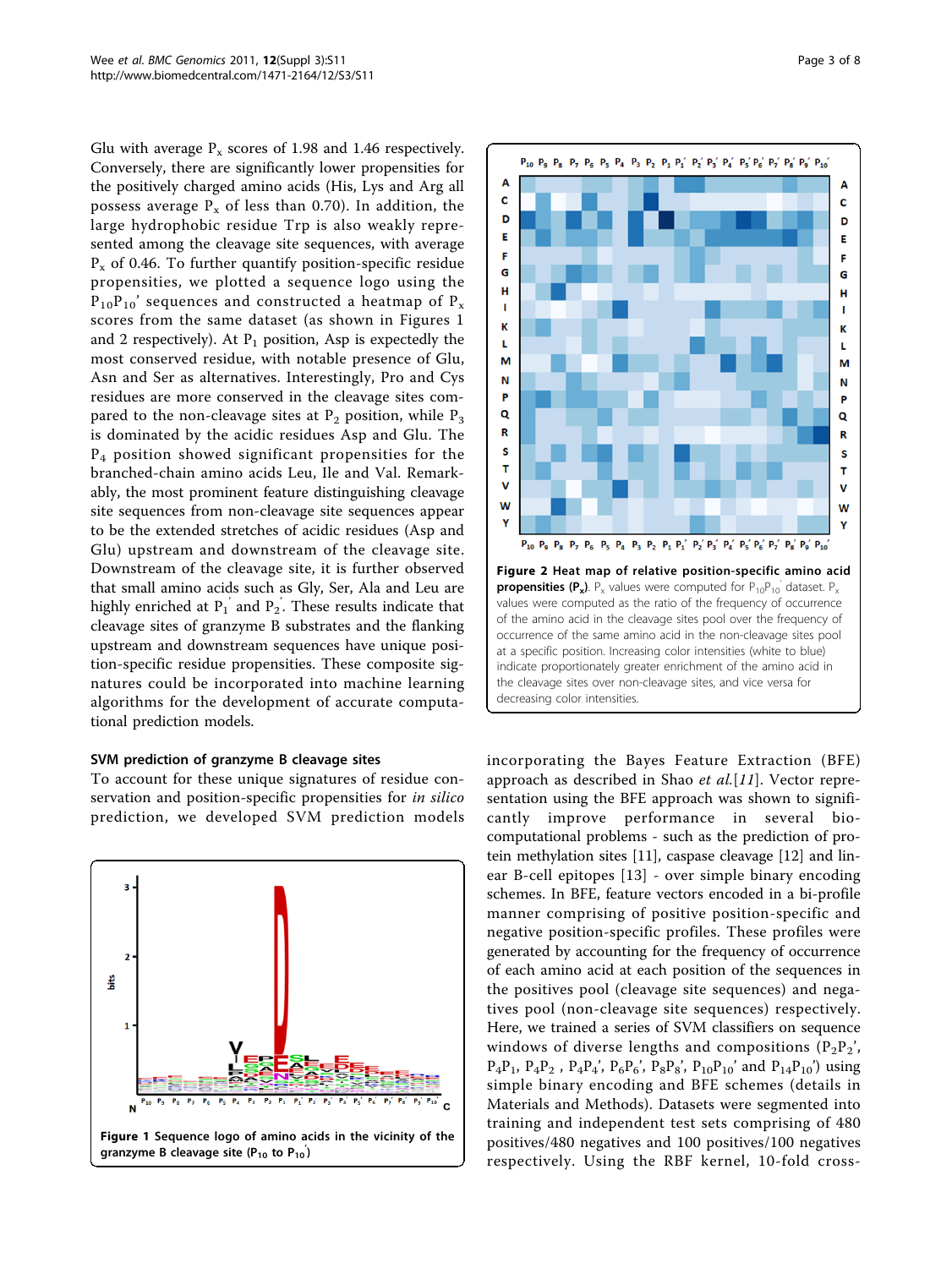validation was implemented to acquire the optimal set of C and  $\gamma$  parameter values. SVM classifiers were subsequently trained on the entire training set using the optimized parameters and evaluated on the independent test sets.

As given in Table 2, the  $P_4P_1$  classifier utilizing simple binary encoding  $(P_4P_1-SVM)$  registered an accuracy of 77.50% and  $A_{ROC}$  of 0.77 on independent testing. The other classifiers observed consistent improvement in accuracy and  $A_{ROC}$  as the sequence window extends beyond  $P_4P_1$  to include the flanking upstream and downstream residues, achieving the best scores of  $83.50\%$  and 0.89 respectively with the  $\rm P_8P_8$ -SVM classi-' fier. The  $P_4P_1$  classifier utilizing BFE scheme ( $P_4P_1$ -Bayes) attained an accuracy of 76.50% and  $A_{\text{ROC}}$  of 0.84 (Table 3). In a similar fashion, prediction performance improved steadily as the sequence window is extended beyond  $P_4P_1$ , achieving the best accuracy of 86.50% with the  $\rm P_8P_8$ -Bayes classifier and the best  $\rm A_{ROC}$  of 0.94 with ' the  $P_{10}P_{10}$ '-Bayes and  $P_{14}P_{10}$ '-Bayes classifiers. Interestingly, in both feature representation schemes, prediction performances did not significantly improve with sequences longer than  $\mathrm{P_8P_8}.$  This could be due to that ' fact that much of the information specific for differentiating cleavage sites from non-cleavage sites are encoded within the sequences situated closer to the cleavage sites, as evidenced by the unique residue propensities discussed earlier. In addition, accuracy and  $A_{ROC}$  scores across most sequence lengths and compositions were generally higher for classifiers trained using the BFE scheme, with the greatest improvements observed when longer sequences  $(P_6P_6, P_8P_8, P_{10}P_{10})$ ' ' and  $P_{14}P_{10}$ <sup>'</sup>) were employed.

Next, we compared our prediction method with GraB-Cas [[9\]](#page-6-0) and the SVM models developed by Barkan et al. [[10\]](#page-6-0). As the GraBCas algorithm primarily focuses on the detection of specific tetrapeptide motifs, we applied the algorithm on our  $P_4P_1$  independent test set which contains only the tetrapeptide cleavage site sequences. Using the recommended cut-off score of 0.12, GraBCas predicted only 61 out of 100 cleavage sites correctly

Table 2 Results of SVM prediction using simple binary encoding

|                      | SVM classifier Sensitivity (%) | Specificity (%) | Accuracy (%) | A <sub>ROC</sub> |
|----------------------|--------------------------------|-----------------|--------------|------------------|
| $P_2P_2$ -SVM        | 73.00                          | 68.00           | 70.50        | 077              |
| $P_4P_1$ -SVM        | 77.00                          | 78.00           | 77.50        | 0.85             |
| $P_4P_2$ -SVM        | 85.00                          | 76.00           | 80.50        | 0.89             |
| $P_A P_A - SVM$      | 84.00                          | 80.00           | 82.00        | 0.89             |
| $P_6P_6$ -SVM        | 84.00                          | 82.00           | 83.00        | 0.89             |
| $P_8P_8 - SVM$       | 83.00                          | 84.00           | 83.50        | 0.89             |
| $P_{10}P_{10}$ -SVM  | 81.00                          | 82.00           | 81.50        | 0.89             |
| $P_{14}P_{10} - SVM$ | 78.00                          | 81.00           | 79.50        | 0.88             |

Table 3 Results of SVM prediction using Bayes Feature Extraction

| <b>SVM</b> classifier  | Sensitivity (%) | Specificity (%) | Accuracy (%) | A <sub>ROC</sub> |
|------------------------|-----------------|-----------------|--------------|------------------|
| $P_2P_2$ -Bayes        | 71.00           | 71.00           | 71.00        | 0.78             |
| $P_4P_1$ -Bayes        | 79.00           | 74.00           | 76.50        | 0.84             |
| $P_4P_2$ -Bayes        | 82.00           | 80.00           | 81.00        | 0.89             |
| P4P4'-Bayes            | 82.00           | 81.00           | 81.50        | 0.91             |
| $P_6P_6$ -Bayes        | 86.00           | 84.00           | 85.00        | 0.91             |
| $P_8P_8 - Bayes$       | 89.00           | 84.00           | 86.50        | 0.93             |
| $P_{10}P_{10} - Bayes$ | 87.00           | 85.00           | 86.00        | 0.94             |
| $P_{14}P_{10} - Bayes$ | 88.00           | 82.00           | 85.00        | 0.94             |

 $(S_n=61\%)$ . On the same dataset, our  $P_4P_1$ -SVM and  $P_4P_1$ -Bayes classifiers respectively predicted 77 out of 100 ( $S_n$ =77%) and 79 out of 100 ( $S_n$ =79%) cleavage sites correctly. The weaker sensitivity scores observed for GraBCas could be due to the utilization of position-specific scoring matrices (PSSMs) which are derived from a small, out-dated set of in vitro cleavage specificities and the absolute requirement of Asp residue at  $P_1$  on the cleavage sites. To further evaluate the performance of the PSSM-based algorithm in our context, we constructed PSSMs derived from our entire dataset of cleavage sites, and found that the  $A_{ROC}$  scores of the PSSMbased predictors were generally poorer than our SVMbased classifiers (data not shown). In Barkan et al., the best SVM classifier recorded a true positive rate (TPR) of 0.79 and false positive rate (FPR) of 0.21 at the critical point on the receiver operating characteristic (ROC) curve when tested on an independent test set. In our SVM method, several classifiers encoded using the BFE scheme registered better prediction performance when measured by the same metrics;  $P_{10}P_{10}$ -Bayes with TPR of 0.86 and FPR of 0.14, as well as  $P_{14}P_{10}$ -Bayes,  $P_8P_8$ -' Bayes and  $P_6P_6$ -Bayes with TPRs of 0.85 and FPRs of ' 0.15.

#### Prediction of granzyme B cleavage of CHIKV proteome

To investigate the applicability of our computational method, we applied the SVM classifiers on the proteome of the Chikungunya virus (CHIKV) and analyzed for the presence of hitherto undiscovered granzyme B cleavage sites. CHIKV is a member of the alphavirus family and has been known to be transmitted to humans via the bite of the virus-borne Aedes mosquito [[14\]](#page-7-0). Acute infection of CHIKV results in symptoms such as abrupt fever, skin rash and arthralgia. As CHIKV epidemics have been re-emerging in recent times, there have been concerted efforts directed toward developing relevant vaccines and drug therapies. During viral infections, granzyme B has been reported to mediate downstream cleavage of critical host regulatory proteins, leading to the induction of the apoptotic cell death, and hence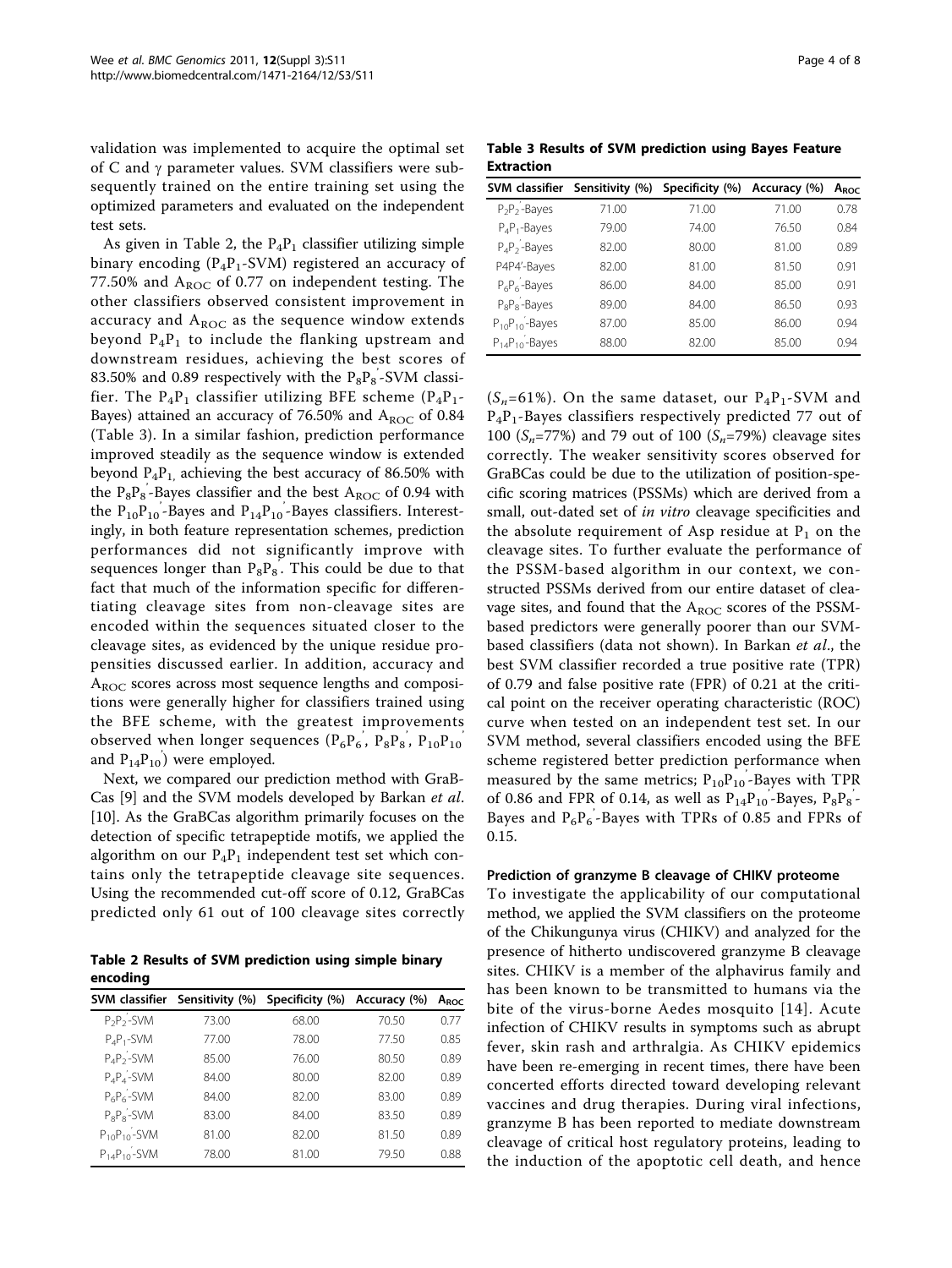disruption of viral propagation [\[15](#page-7-0)]. Although granzyme B-induced apoptotic cell death has long been considered the *de facto* mechanism for killing virus-infected cells, emerging evidence suggest that the enzyme could exert direct antiviral activity through cleavage of the viral proteins [\[15](#page-7-0)]. For these reasons, it is intuitive to speculate if the CHIKV proteome may be directly regulated by granzyme B activity in this manner and if cleavage of specific CHIKV proteins will potentiate the host innate immune responses against viral infectivity.

Four non-structural and four structural proteins of the CHIKV proteome (strain: LR2006\_OPY1) were predicted for granzyme B cleavage sites using the  $P_8P_8'$ -Bayes classifier. Since the majority of experimentally verified cleavage sites were known to be cleaved after the Asp residue, we have restricted our prediction scans to only cleavage sites containing Asp residue at  $P_1$ . As shown in Table 4, we found potential granzyme B cleavage sites in all CHIKV proteins except the structural proteins E1, E3 and 6K. A significantly larger proportion of these sites were found in the non-structural proteins NSP1, NSP2, NSP3 and NSP4, as compared to the structural proteins E2 and capsid. As the alphaviral non-structural proteins are known to be involved in viral survival and replication, we would expect the cleavage of these proteins by granzyme B to abrogate viral survival mechanisms at different points of the viral reproduction cycle [[16\]](#page-7-0). Indeed, the cleavage of NSP1 protein at Asp-11 and Asp-58, which are both localized within the methyltransferase domain, could lead to inhibition of the mRNA capping during RNA synthesis. Conversely, the cleavage of NSP2 helicase domain at Asp-247 and Asp-343, as well as the RNA polymerase domain at Asp-291, Asp-371, Asp-476 and Asp-540 on the NSP4 protein could hinder viral RNA synthesis and translation. In addition, cleavage of the capsid protein at Asp-112 and Asp-114 within the protease domain might lead to prevention of auto-cleavage of the immature capsid protein from the viral structural polyprotein.

#### Conclusions

In this paper, we constructed a comprehensive database of experimentally verified granzyme B cleavage sites for analysis and development of prediction methods. We discovered that flanking sequences of cleavage sites possess distinctive residue composition and position-specific propensity patterns which could be helpful in discriminating the cleavage sites from non-cleavage sites in silico. We have rigorously tested SVM classifiers employing simple binary encoding and the Bayes Feature Extraction schemes to predict granzyme B cleavage sites. Results also show that the best classifiers are more effective than existing algorithms. We applied our prediction method on the Chikungunya viral proteome and identified several regulatory domains of viral proteins to be potential targets of granzyme B cleavage, suggesting a direct antiviral function of granzyme B during host-viral innate immune responses. To complement experimental research, we have implemented our prediction method on a web server which is freely accessible at [http://www.](http://www.casbase.org/grasvm/index.html) [casbase.org/grasvm/index.html](http://www.casbase.org/grasvm/index.html). In the immediate future, we will be exploring the influence of cleavage site secondary structures, solvent accessibilities and other physicochemical properties on protease-substrate cleavage specificities, as well as their potential for enhancing the performance of our SVM prediction models. Computational prediction of granzyme B substrates will complement on-going experimental efforts and refine our understanding of the biochemistry of this fascinating protease and its relatives.

# Materials and methods Datasets

We extracted a pool of 779 unique, experimentally verified cleavage sites from literature. 723 sequences were derived from proteomic experimental studies conducted by Van Damme et al. [\[5](#page-6-0)], with the remaining 56 from systematic *in vitro* and *in vivo* experiments as compiled in Barkan et al. [[10\]](#page-6-0). We further extracted sequence

| Protein          | <b>Biological activity and function</b>                           | Cleavage sites*    |
|------------------|-------------------------------------------------------------------|--------------------|
| NSP <sub>1</sub> | Non-structural: mRNA capping                                      | 9, 11, 58, 525     |
| NSP <sub>2</sub> | Non-structural: NTPase, helicase and protease activities          | 116, 247, 343      |
| NSP3             | Non-structural: ADP-ribose phosphatase activity                   | 181, 350, 363, 506 |
| NSP4             | Non-structural: RNA polymerase activity                           | 219, 371, 476, 540 |
| E1               | Structural: virus-host cell fusion                                | Nil                |
| E <sub>2</sub>   | Structural: virus-host cell attachment                            | 77                 |
| E <sub>3</sub>   | Structural: unknown                                               | Nil                |
| Capsid           | Structural: protease, viral nucleocapsid formation                | 112, 174           |
| 6K               | Structural: membrane permeabilization, budding of viral particles | Nil                |

Table 4 Prediction of granzyme B cleavage of CHIKV proteome

\*Position of the P<sub>1</sub> residue on the substrate. All predicted cleavage sites contain Asp at P<sub>1</sub>. Underlines indicate P<sub>1</sub> location in the functional domain(s) of protein.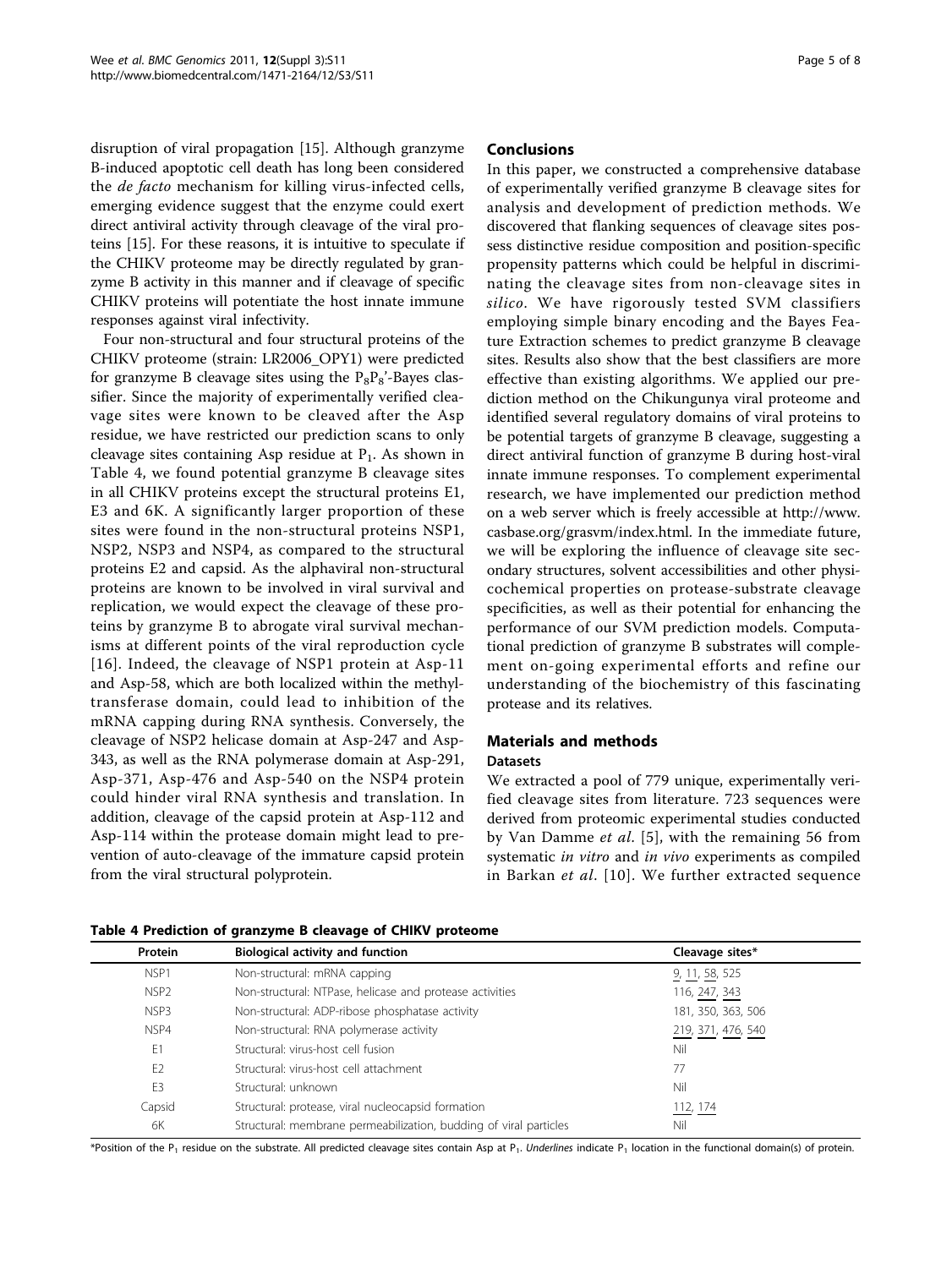segments of different lengths flanking the  $P_1$  cleavage sites. In all, eight datasets were constructed: the tetrapeptide cleavage site sequences (referred to as  $P_4P_1$ dataset) and sequences containing residues extended to  $P_{14}$  and  $P_{10}$ ' (P<sub>2</sub>P<sub>2</sub>, P<sub>4</sub>P<sub>2</sub>, P<sub>4</sub>P<sub>4</sub>, P<sub>6</sub>P<sub>6</sub>', P<sub>8</sub>P<sub>8</sub>, P<sub>10</sub>P<sub>10</sub>' and ' ' ' '  $P_{14}P_{10}$ ' datasets). These sequences were assigned as positive examples for analysis as well as for development of the SVM method. An equal number of "non-cleavage sites" or negative examples were obtained by randomly extracting  $P_1$  residues on the substrates. Sequence segments of the aforementioned lengths and compositions were obtained as detailed earlier. All datasets of positive and negative sequences (779/779) were subsequently subjected to homology filtering using the CD-HIT clustering algorithm [\[17\]](#page-7-0) where sequences bearing more than 85% sequence identity with any other sequence in the dataset were eliminated. The final datasets comprised of 580 positive and 580 negative sequences (the complete list of cleavage sites is available in Additional File [1](#page-6-0)). For analysis, all 580 positives and 580 negatives from the  $P_{10}P_{10}$ ' dataset were used. For SVM model development, datasets were partitioned into training and test sets consisting of 480 positives/480 negatives and 100 positives/100 negatives respectively.

#### Sequence analysis

The relative position-specific residue propensity  $P_x$  was computed as the ratio of the frequency of occurrence of a particular amino acid in the cleavage sites pool to its frequency of occurrence in the non-cleavage sites pool at a specific position on the sequence. Using the  $P_{10}P_{10}'$ dataset,  $P_x$  scores were calculated for every amino acid at each of the twenty residue positions and visualized on heat maps. Additionally, we constructed a sequence logo representation of the positive sequences from the  $P_{10}P_{10}$ dataset using WebLogo [\[18](#page-7-0)].

#### SVM vector representation

To encapsulate sequence information for SVM training and testing, input vectors were constructed using simple binary or bi-profile Bayes Features encoding. For simple binary encoding, each amino acid is represented by a vector of 20 dimensions, comprising of binary values of zeroes and ones. For example, alanine was represented as [0,0,0,0,0,0,0,0,0,0,0,0,0,0,0,0,0,0,0,1] and cysteine as [0,0,0,0,0,0,0,0,0,0,0,0,0,0,0,0,0,0,1,0]. Hence, in this case, a 20-mer sequence will be represented by a vector of 400 dimensions (20 x 20). Detailed description on bi-profile vector encoding using Bayes Features is available in Shao et al. [[11](#page-6-0)]. In short, feature vectors contain information from both positive position-specific and negative position-specific profiles. These profiles were generated by accounting for the frequency of occurrence of each amino acid at each position of the sequences in the

positives pool (cleavage site sequences) and negatives pool (non-cleavage site sequences) respectively. Therefore, a 20-mer sequence (from the  $P_{10}P_{10}'$  dataset) would be represented by a feature vector of 40 dimensions (20 x 2), containing information of the residues in both positive (cleavage site sequences) and negative (non-cleavage site sequences) spaces. For all sequence representations,  $P_1$ residues were excluded from the feature vectors.

#### SVM model development

To train and test the SVM models, we used the LIBSVM package provided by Chang and Lin [\[19](#page-7-0)]. For details on the SVM method, readers are advised to consult the article by Burges [[20\]](#page-7-0). In short, SVM is grounded on the structural risk minimization concept from statistical learning theory. A set of training examples (positives and negatives) can be encoded by the feature vectors  $x_i$  ( $i = 1, 2,...N$ ) with resultant classes  $y_i \in \{+1,-1\}$ . The SVM algorithm trains a classifier by representing the input feature vectors, using a kernel function in the majority of cases, onto a high-dimensional space, and then selects a discriminating hyperplane that separates the two classes with maximal margin and the least error. The decision function for classification of unseen examples is defined as:

$$
f(x) = sign\left(\sum_{i=1}^{N} \alpha_i \gamma_i K(x_i \cdot x_j) + b\right)
$$

where K  $(x_i \cdot x_j)$  is the kernel function, and the parameters are resolved by maximizing the following:

$$
\sum_{i=1}^N \alpha_i - \frac{1}{2} \sum_{i=1}^N \sum_{j=1}^N \alpha_i \alpha_j \gamma_i \gamma_j K(x_i \cdot x_j)
$$

with the following constraints:

$$
\sum_{i=1}^{N} \alpha_i \gamma_i = 0 \text{ and } 0 \le \alpha_i \le C
$$

C is the regularization variable that directs the tradeoff between margin and classification error. We used the radial basis function (RBF) kernel and performed grid-based optimization for  $\gamma$ , which controls the capacity of the RBF kernel, and C using 10-fold cross-validation. In 10-fold cross-validation, the training set was randomly partitioned into ten subsets where one of the subsets was used as the test set while the other subsets were used for training the classifier. The trained classifier was evaluated using the test set. This procedure was repeated ten times using different subsets for testing, hence making sure that all subsets were utilized for both training and testing. The optimized  $\gamma$  and C values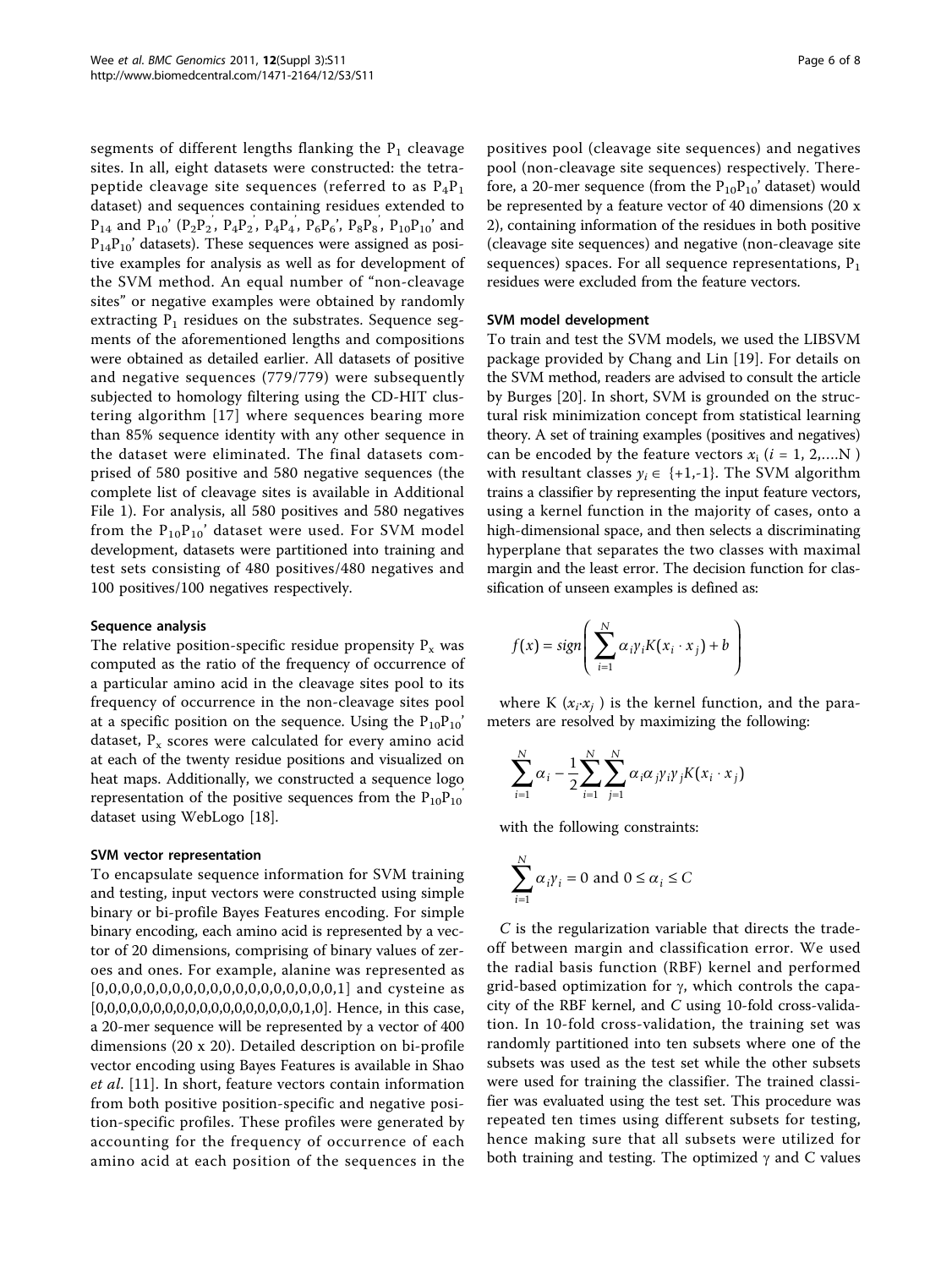<span id="page-6-0"></span>were applied towards training the entire training set to generate the SVM classifier for independent testing on an out-of-sample test set. Graphical plots of optimization results are provided in Additional File 2.

#### Evaluation of model performance

A set of statistical variables were established to evaluate the performance of the SVM classifier for the prediction of granzyme B cleavage sites:

(i) True Positives  $(TP)$ , for the number of correctly classified cleavage sites.

(ii) False Positives  $(FP)$ , for the number of incorrectly classified non-cleavage sites.

(iii) True Negatives  $(TN)$ , for the number of correctly classified non-cleavage sites.

(iv) False Negatives  $(FN)$ , for the number of incorrectly classified cleavage sites.

Sensitivity  $(S_n)$  and Specificity  $(S_p)$ , which measures the capability of the model to correctly classify the cleavage sites and non-cleavage sites respectively, were computed as well:

$$
S_n = \frac{TP}{TP + FN}
$$

$$
S_p = \frac{TN}{TN + FP}
$$

To measure the overall model performance, we computed Accuracy  $(A_{cc})$ :

$$
A_{cc} = \frac{TP + TN}{TP + FN + TN + FP}
$$

In addition, we plotted the receiver operating characteristic curve (ROC) and computed the area under the curve  $(A_{ROC})$  for threshold independent evaluation. To compare against the prediction model developed by Barkan et al., we further determined the critical points on the ROCs of our SVM classifiers, which are defined as the points where the ROC curves intersect the lines connecting coordinates  $(1, 0)$  and  $(0, 1)$  on the graphs.

# Additional material

[Additional File 1:](http://www.biomedcentral.com/content/supplementary/1471-2164-12-S3-S11-S1.xlsx) Dataset of granzyme B cleavage sites This file contains the dataset of granzyme B cleavage sites. Training and test set sequences are listed on different tabs.

[Additional File 2:](http://www.biomedcentral.com/content/supplementary/1471-2164-12-S3-S11-S2.pdf) SVM parameter optimization Training sets of different sequence window datasets were trained under 10-fold crossvalidation using various combinations of  $C$  and  $\gamma$  values. The optimal  $C$ and  $\gamma$  values for each training set are used to train the final SVM classifier. Optimal values are indicated below the corresponding chart.

#### Acknowledgements

This study was sponsored by a research grant from the Joint Council Office (JCO) of A\*STAR Singapore.

This article has been published as part of BMC Genomics Volume 12 Supplement 3, 2011: Tenth International Conference on Bioinformatics – First ISCB Asia Joint Conference 2011 (InCoB/ISCB-Asia 2011): Computational Biology. The full contents of the supplement are available online at [http://](http://www.biomedcentral.com/1471-2164/12?issue=S3) [www.biomedcentral.com/1471-2164/12?issue=S3](http://www.biomedcentral.com/1471-2164/12?issue=S3).

#### Author details

<sup>1</sup>Data Mining Department, Institute for Infocomm Research, 1 Fusionopolis Way, #21-01 Connexis South Tower, Singapore 138632. <sup>2</sup>Singapore Immunology Network, 8A Biomedical Grove, #04-06 Immunos, Biopolis, Singapore 138648. <sup>3</sup>Department of Biochemistry, Yong Loo Lin School of Medicine, National University of Singapore, 8 Medical Drive, Singapore 117597.

#### Authors' contributions

LJKW conceptualized the study and managed the technical aspects of the project. EPSE assisted with the preparation of data and analysis of results. LFPN and JCT contributed with ideas and assisted with the manuscript preparation. All authors read and approved the final manuscript.

#### Competing interests

The authors declare that they have no competing interests.

#### Published: 30 November 2011

#### References

- 1. López-Otín C, Overall CM: [Protease degradomics: a new challenge for](http://www.ncbi.nlm.nih.gov/pubmed/12094217?dopt=Abstract) [proteomics.](http://www.ncbi.nlm.nih.gov/pubmed/12094217?dopt=Abstract) Nat Rev Mol Cell Biol 2002, 3:509-519.
- 2. Chowdhury D, Lieberman J: [Death by a thousand cuts: granzyme](http://www.ncbi.nlm.nih.gov/pubmed/18304003?dopt=Abstract) [pathways of programmed cell death.](http://www.ncbi.nlm.nih.gov/pubmed/18304003?dopt=Abstract) Annu Rev Immunol 2008, 26:389-420.
- 3. Los M, Stroh C, Janicke RU, Engels IH, Schulze-Osthoff K: [Caspases: more](http://www.ncbi.nlm.nih.gov/pubmed/11286689?dopt=Abstract) [than just killers?](http://www.ncbi.nlm.nih.gov/pubmed/11286689?dopt=Abstract) Trends Immunol 2001, 22:31-34.
- Thornberry NA, Rano TA, Peterson EP, Rasper DM, Timkey T, Garcia-Calvo M, Houtzager VM, Nordstrom PA, Roy S, Vaillancourt JP, Chapman KT, Nicholson DW: [A combinatorial approach defines specificities of](http://www.ncbi.nlm.nih.gov/pubmed/9218414?dopt=Abstract) [members of the caspase family and granzyme B. Functional](http://www.ncbi.nlm.nih.gov/pubmed/9218414?dopt=Abstract) [relationships established for key mediators of apoptosis.](http://www.ncbi.nlm.nih.gov/pubmed/9218414?dopt=Abstract) J Biol Chem 1997, 272:17907-11.
- 5. Van Damme P, Maurer-Stroh S, Plasman K, Van Durme J, Colaert N, Timmerman E, De Bock PJ, Goethals M, Rousseau F, Schymkowitz J, Vandekerckhove J, Gevaert K: [Analysis of protein processing by N-terminal](http://www.ncbi.nlm.nih.gov/pubmed/18836177?dopt=Abstract) [proteomics reveals novel species specific substrate determinants of](http://www.ncbi.nlm.nih.gov/pubmed/18836177?dopt=Abstract) [granzyme B orthologs.](http://www.ncbi.nlm.nih.gov/pubmed/18836177?dopt=Abstract) Mol Cell Proteomics 2009, 8:258-72.
- 6. Wee LJ, Tan TW, Ranganathan S: [SVM-based prediction of caspase](http://www.ncbi.nlm.nih.gov/pubmed/17254298?dopt=Abstract) [substrate cleavage sites.](http://www.ncbi.nlm.nih.gov/pubmed/17254298?dopt=Abstract) BMC Bioinformatics 2006, 7(Suppl 5):S14.
- 7. Piippo M, Lietzén N, Nevalainen OS, Salmi J, Nyman TA: [Pripper: prediction](http://www.ncbi.nlm.nih.gov/pubmed/20546630?dopt=Abstract) [of caspase cleavage sites from whole proteomes.](http://www.ncbi.nlm.nih.gov/pubmed/20546630?dopt=Abstract) BMC Bioinformatics 2010, 11:320.
- 8. Gasteiger E, Hoogland C, Gattiker A, Duvaud S, Wilkins MR, Appel RD, Bairoch A: Protein Identification and Analysis Tools on the ExPASy Server. In The Proteomics Protocols Handbook. Humana Press; Walker JM 2005:571-607.
- 9. Backes C, Kuentzer J, Lenhof HP, Comtesse N, Meese E: [GraBCas: a](http://www.ncbi.nlm.nih.gov/pubmed/15980455?dopt=Abstract) [bioinformatics tool for score-based prediction of Caspase- and](http://www.ncbi.nlm.nih.gov/pubmed/15980455?dopt=Abstract) [Granzyme B-cleavage sites in protein sequences.](http://www.ncbi.nlm.nih.gov/pubmed/15980455?dopt=Abstract) Nucleic Acids Res 2005, 33(Web server issue):W208-W213.
- 10. Barkan DT, Hostetter DR, Mahrus S, Pieper U, Wells JA, Craik CS, Sali A: [Prediction of protease substrates using sequence and structure features.](http://www.ncbi.nlm.nih.gov/pubmed/20505003?dopt=Abstract) Bioinformatics 2010, 26:1714-1722.
- 11. Shao J, Xu D, Tsai SN, Wang Y, Ngai SM: [Computational identification of](http://www.ncbi.nlm.nih.gov/pubmed/19290060?dopt=Abstract) [protein methylation sites through bi-profile Bayes feature extraction.](http://www.ncbi.nlm.nih.gov/pubmed/19290060?dopt=Abstract) PLoS One 2009, 4:e4920.
- 12. Song J, Tan H, Shen H, Mahmood K, Boyd SE, Webb GI, Akutsu T, Whisstock JC: Cascleave: towards more accurate prediction of caspase substrate cleavage sites. Bioinformatics 2010, 6:752-760.